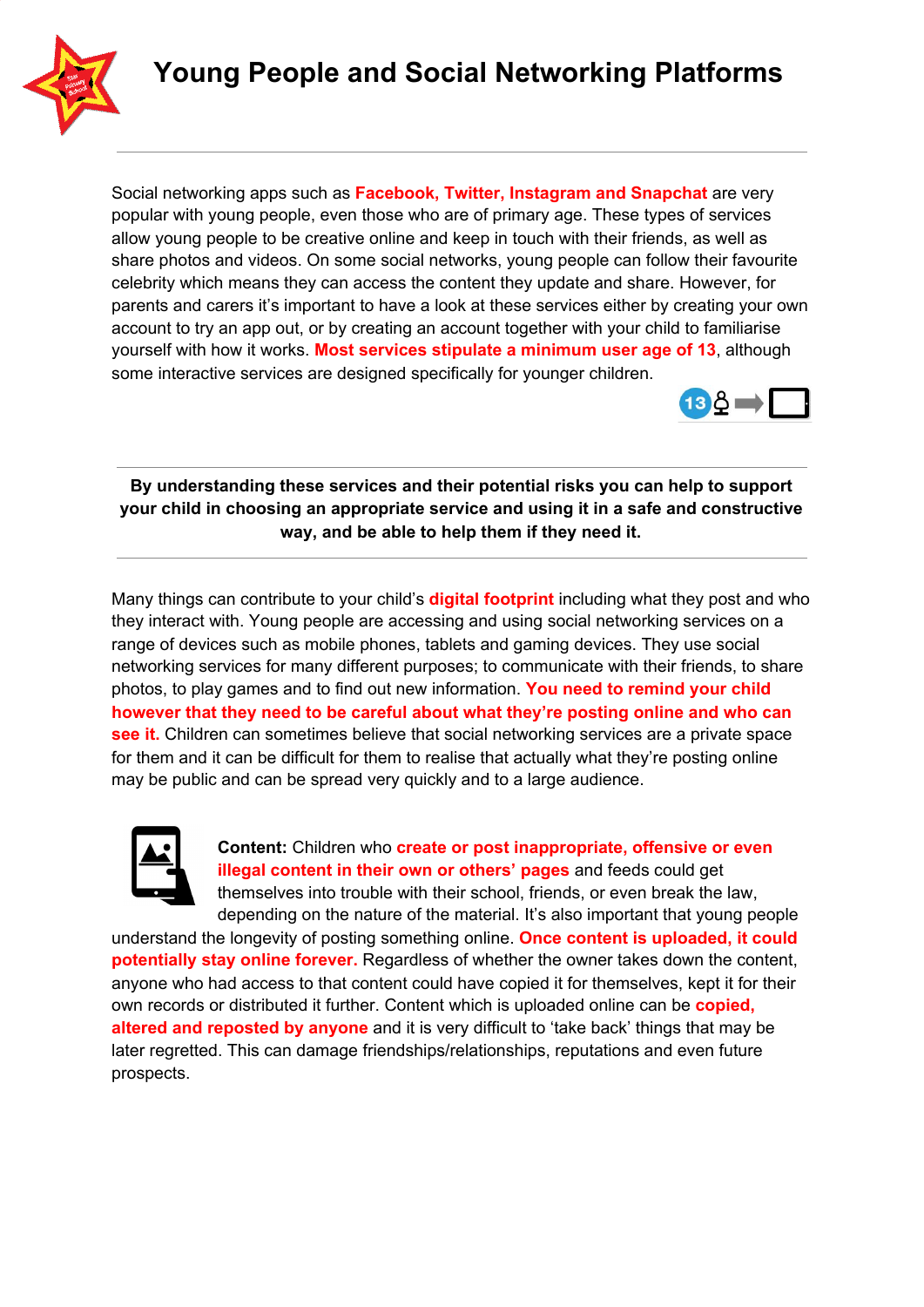

**Contact:** Young people need to be aware that any **personal information they upload could potentially reach a much wider audience than intended.** If a user of a social networking service doesn't protect their information by enabling

the correct privacy settings, they could be exposing their information to strangers and as a result be at risk of online contact and grooming. Posting or chatting about personal details might enable someone to identify and contact your child online or in person.

There is also the more likely risk of **cyberbullying** with young people intentionally harming another person online. Talk to your child about why protecting their privacy online is important and talk through the available privacy settings with them. It's a good idea to talk to your child about their social networking life online. In the same way that you might ask them about their social life offline, talking about social networking services together is no different. Why not start with a positive conversation about what they like to do online, and why they like the services that they use? You can then ask them whether they know where to go for help, or whether they know how to make their profile private, or even ask them to help you with your privacy settings.

There are a range of free resources available for parents and carers, which you can use to support your child online:

**Useful conversation starters for parents and children** [www.childnet.com/have-a-conversation](http://www.childnet.com/have-a-conversation) **Guides to safety features on social networking sites** [www.saferinternet.org.uk/safety-tools](http://www.saferinternet.org.uk/safety-tools) **Tips and guidance on the privacy features of popular social networking sites** [www.saferinternet.org.uk/checklists](http://www.saferinternet.org.uk/checklists) **Advice for parents and carers on hot topics in online safety** [www.childnet.com/parents-and-carers/hot-topics](http://www.childnet.com/parents-and-carers/hot-topics) **SMART Rules to go through with your children** [www.childnet.com/primary](http://www.childnet.com/primary) **To reported any suspected online sexual abuse or grooming to the police, please go**

**to** [www.ceop.police.uk](http://www.ceop.police.uk/)

## **Further advice to discuss with your child**



**Privacy settings:** These settings give the user the ability to control who they share particular content with, for example making a photo you post visible to friends only or to the public. Encourage children and young people to use the privacy tools available on the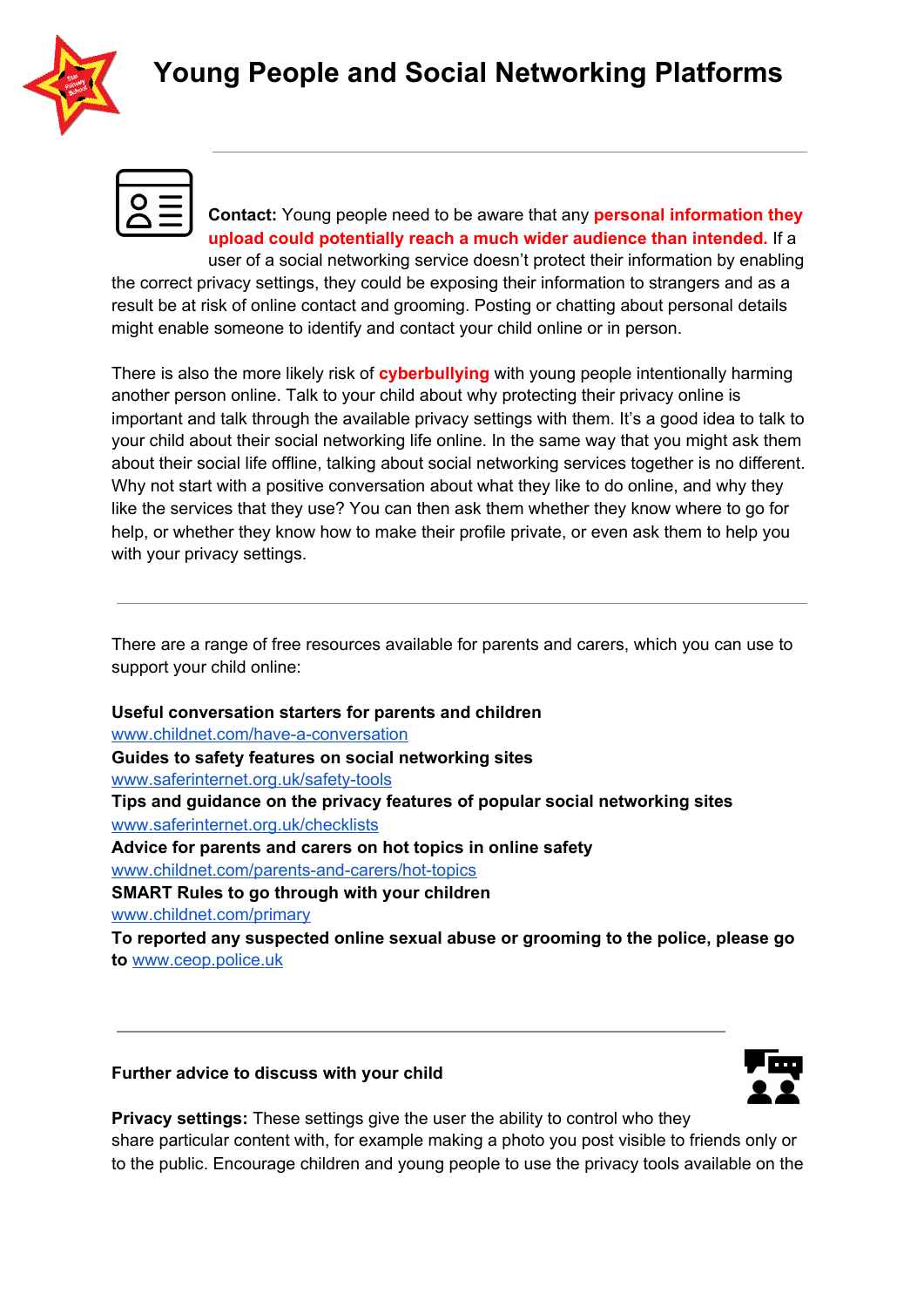social networking service to protect their personal information and to keep their passwords private (even from their friends). Information on how to do this can be found at [www.saferinternet.org.uk/checklists](http://www.saferinternet.org.uk/checklists)

Most social networking sites give safety advice and information on their safety tools. Links to this advice and information can be found at [www.saferinternet.org.uk/safety-tools](http://www.saferinternet.org.uk/safety-tools)

**Online Friendship:** Remind your child to consider carefully **who they add as friends or followers**, and what those friends and followers can see once added to a contact list. Your most trustworthy online friends are the people you also know and trust offline.

**Geolocation:** Young people must be aware of **who they are sharing their location with**. If they are accessing a social networking service via a smartphone or mobile device, they might be disclosing their location without realising it. **Location services** can be turned on or off per app within the settings of a device.

**Think Before You Post:** Emphasise the importance of thinking before you post something online. This can include writing a comment or sharing a picture. It can also include sharing on things that others have posted. Discuss with them what is and isn't okay to say in a post and remind them that sometimes messages online can be misunderstood. What may start out as a harmless joke for one person can be extremely hurtful for another individual and once something is posted online it is potentially there forever. Your online reputation can also be affected by other behaviour, such as groups you join or clicking 'likes'.

**Consider the photos you upload:** It's important that children consider the content of the images they share online, and the impact they may have on their own reputation, and the emotions of others. They should always ensure that they ask permission from others before posting pictures of them online.

**Know how to block and report:** Make sure children and young people know how to report abusive comments or illegal activity on social networking services. Many social networking sites allow you to report a comment or user who is potentially breaking their terms and conditions, by clicking on a report button or filling out an online form. If young people have concerns about cyberbullying then they should speak to a trusted adult as well as save the evidence, and use the tools available to block other users. If you have concerns that your child is or has been the subject of inappropriate sexual contact or approached by another person, it's vital that you report it to the police via the Child Exploitation and Online Protection Centre [\(www.ceop.police.uk](http://www.ceop.police.uk/) ).

**Security:** Make sure your child chooses a strong password, avoiding identifiable words or phrases such as birthdays and pets names. A good password should also include a mixture of upper and lower case letters, numbers and symbols. Once your child has finished using a social networking service it is important for them to log out, especially when using a public or shared computer. Make sure they have locked their mobile device with a pin or password, as mislaid devices can mean that others could access their social networking accounts.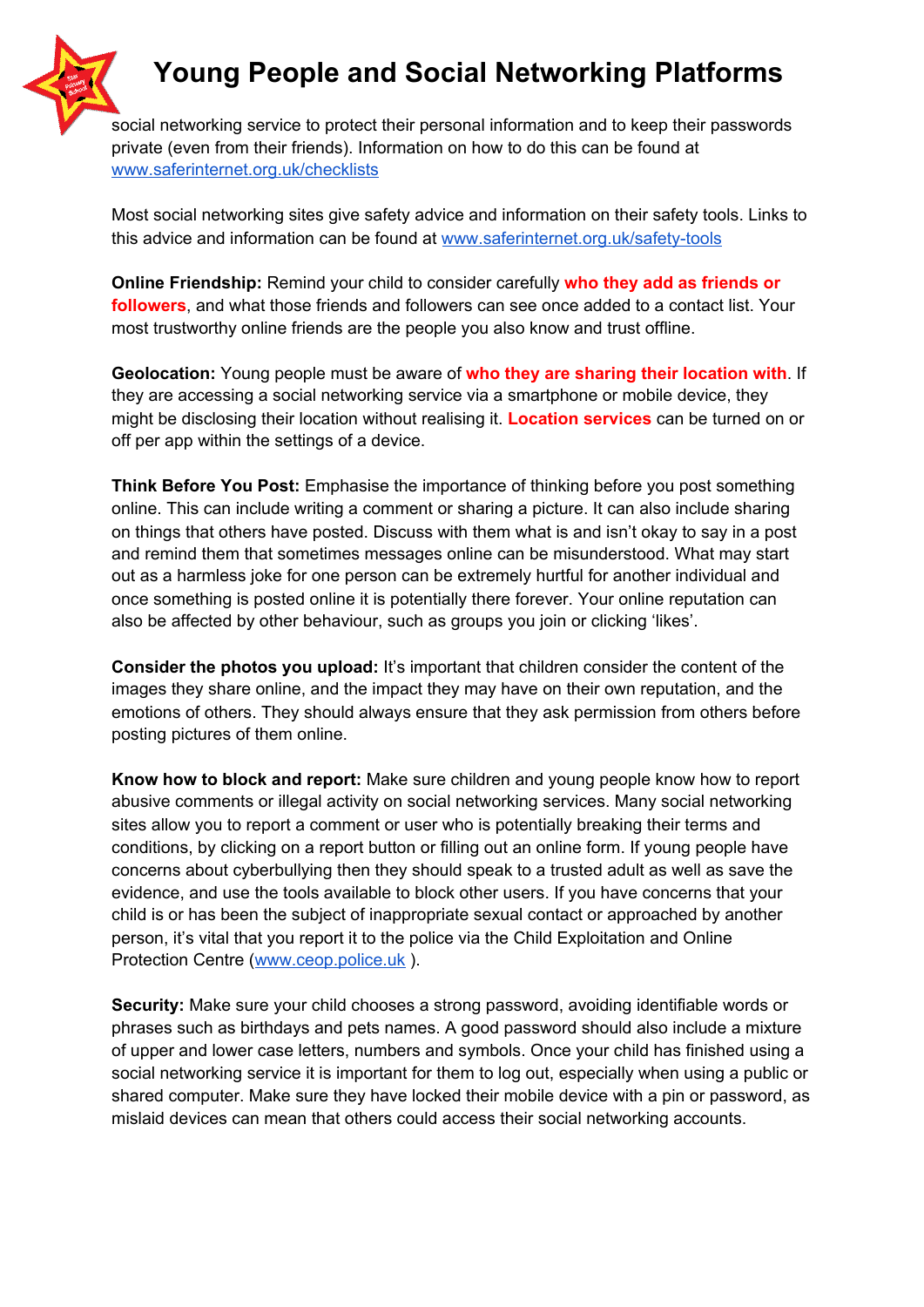

## **Cyberbullying**



Cyberbullying is when someone uses technology, such as the internet or a mobile device to bully others.

Cyberbullying includes things such as **sending nasty text messages, excluding others from messaging apps, 'hacking' into someone else's social media account, pretending to be them, 'tagging' people into**

**statuses or embarrassing photos about them**. 'Indirect' cyberbullying is bullying where a name isn't mentioned, however it is obvious to all involved who is being talked about eg. 'You know whose dress is disgusting'.

Being a victim of cyberbullying can be very distressing for a young person as messages can be sent anonymously and it is difficult to know who the bully is. Moreover, the bullying doesn't always end once the victim has left wherever the bully might be (eg. school) as it can continue 24/7. When messages and embarrassing photos are shared online and not directly to the person, there are often lots of bystanders and victims can be very upset to see how quickly an embarrassing image or rumour can circulate online.

#### **Tips to help with cyberbullying:**

- 1. **Don't deny access to technology:** this may prevent your child from speaking to you about cyberbullying. When we asked a group of pupils about why they wouldn't tell someone, if they were being cyberbullied, their main response was that they were worried the technology that they use on a daily basis would be taken away from them.
- 2. **Discuss cyberbullying with your child:** ask them what their understanding of cyberbullying is, and how it is different to physical and face to face bullying. Often young people can confuse bullying with 'banter' and are reluctant to talk to others for fear of being seen to 'not be able to take a joke'. Ask your children how they would react if they were being cyberbullied, or if their friend was being cyberbullied.
- 3. **Save the evidence:** encourage your child to save the evidence of any messages they receive. They can do this by taking a screenshot of what is happening on the screen, or keeping the messages they've received. You can easily capture a screenshot on most smartphones and tablets by holding down several buttons on the device together (eg. the Home button and Power button). By doing this, they will have proof when they report the cyberbullying.
- 4. **Don't reply:** most of the time the person targeting them is looking for a reaction when they're teasing or calling someone nasty names. Tell your child not to reply, if they do they're giving them exactly what they want. Instead, they should tell an adult they trust about what they have seen. Reassure your child that if things have gone too far, even if they are at fault too, they should always come to talk to you or a trusted adult, and you will try to figure out together how best to resolve the situation.